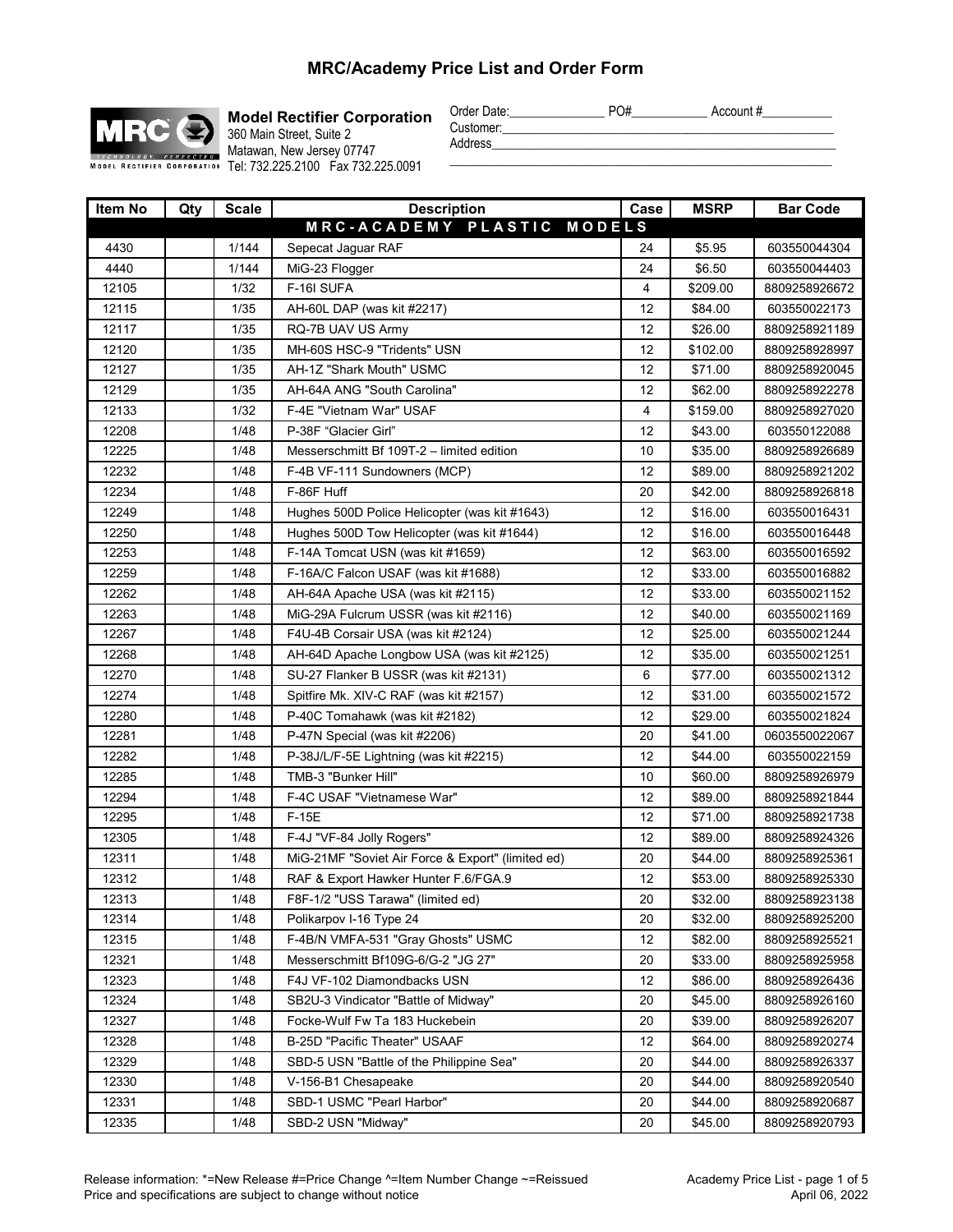| Item No | Qty | <b>Scale</b> | <b>Description</b>                             | Case | <b>MSRP</b> | <b>Bar Code</b> |
|---------|-----|--------------|------------------------------------------------|------|-------------|-----------------|
| 12336   |     | 1:48         | <b>B-25B "Doolittle Raid" USAAF</b>            | 12   | \$62.00     | 8809845380184   |
| 12338   |     | 1/48         | P-51 "North Africa" USAAF                      | 20   | \$35.00     | 8809258922698   |
| 12339   |     | 1/48         | B-25C/D "European Theatre" RAF                 | 12   | \$62.00     | 8809258925606   |
| 12340   |     | 1/48         | TBF-1C "Battle of Leyte Gulf" USN              | 20   | \$49.00     | 8809258923695   |
| 12341   |     | 1/48         | P-40N "Battle of Imphal" USAAF                 | 20   | \$35.00     | 8809258923688   |
| 12343   |     | 1/48         | Yak-1 "Battle of the Stalingrad"               | 20   | \$32.00     | 8809258927068   |
| 12402   |     | 1/72         | A-10A Operation "Iraqi Freedom"                | 12   | \$21.00     | 603550124020    |
| 12404   |     | 1/72         | JU-87G-2 Stuka "Hans-Ulrich Rudel"             | 12   | \$17.00     | 603550124044    |
| 12432   |     | 1/72         | F/A-18C Hornet "Chippy Ho"                     | 10   | \$41.00     | 8809258926931   |
| 12441   |     | 1/72         | P-51C Mustang "Nose Art" (was kit #1616)       | 12   | \$17.00     | 603550016165    |
| 12442   |     | 1/72         | MiG-21 Fishbed USSR (was kit #1618)            | 24   | \$12.00     | 603550016189    |
| 12443   |     | 1/72         | F-104G Starfighter (was kit #1619)             | 24   | \$12.00     | 603550016196    |
| 12444   |     | 1/72         | YF-16A Falcon USAF (was kit #1620)             | 24   | \$12.00     | 603550016202    |
| 12445   |     | 1/72         | MiG-23S Flogger B USSR                         | 12   | \$15.00     | 603550016219    |
| 12446   |     | 1/72         | Spad XIII WWI RAF (was kit #1623)              | 24   | \$6.50      | 603550016233    |
| 12447   |     | 1/72         | Sopwith Camel WWI RAF (was kit #1624)          | 24   | \$6.50      | 603550016240    |
| 12448   |     | 1/72         | SR-71 Blackbird (was kit #1627)                | 20   | \$45.00     | 0603550016271   |
| 12450   |     | 1/72         | JU-87G Stuka "Tank Buster" (was kit #1641)     | 12   | \$16.50     | 603550016417    |
| 12451   |     | 1/72         | F4F-4 Wildcat USN (was kit #1650)              | 24   | \$10.50     | 603550016509    |
| 12452   |     | 1/72         | TBF-1 Avenger USA (was kit #1651)              | 12   | \$15.50     | 603550016516    |
| 12454   |     | 1/72         | Messerschmitt Bf 109G-14 (was kit #1653)       | 12   | \$16.50     | 603550016530    |
| 12455   |     | 1/72         | MiG-27 Flogger D USSR (was kit #1654)          | 12   | \$15.00     | 603550016547    |
| 12456   |     | 1/72         | P-40B Tomahawk USA (was kit #1655)             | 24   | \$10.00     | 603550016554    |
| 12457   |     | 1/72         | F4U-1 Corsair (was kit #1657)                  | 12   | \$16.50     | 603550016578    |
| 12461   |     | 1/72         | A-37B Dragon Fly (was kit #1663)               | 12   | \$16.50     | 603550016639    |
| 12462   |     | 1/72         | Hawker Typhoon 1B (was kit #1664)              | 12   | \$16.50     | 603550016646    |
| 12463   |     | 1/72         | OV-10A Bronco (was kit #1665)                  | 12   | \$17.50     | 603550016653    |
| 12464   |     | 1/72         | P-51B Mustang (was kit #1667)                  | 12   | \$18.00     | 603550016677    |
| 12465   |     | 1/72         | P-40M/N Warhawk (was kit #1668)                | 12   | \$17.50     | 603550016684    |
| 12466   |     | 1/72         | Hawker Temptest V (was kit #1669)              | 12   | \$17.00     | 603550016691    |
| 12467   |     | 1/72         | Messerschmitt Bf 109G-6 (was kit #1670)        | 12   | \$16.50     | 603550016707    |
| 12468   |     | 1/72         | P-40E Warhawk (was kit #1671)                  | 12   | \$16.50     | 603550016714    |
| 12471   |     | 1/72         | F-14A Tomcat USN (was kit #1679)               | 12   | \$31.00     | 603550016790    |
| 12474   |     | 1/72         | P-47D Thunderbolt "Eileen" (was kit #2105)     | 12   | \$17.00     | 603550021053    |
| 12475   |     | 1/72         | F-117A Stealth USAF (was kit #2107)            | 12   | \$27.00     | 603550021077    |
| 12478   |     | 1/72         | F-15E Strike Eagle USAF (was kit #2110)        | 12   | \$32.00     | 603550021107    |
| 12480   |     | 1/72         | Focke-Wulf Fw 190A-6/8 Butcher (was kit #2120) | 24   | \$15.50     | 603550021206    |
| 12481   |     | 1/72         | F6F-3/5 Hellcat USA (was kit #2121)            | 24   | \$16.50     | 603550021213    |
| 12484   |     | 1/72         | Spitfire Mk. XIV-C RAF (was kit #2130)         | 24   | \$15.50     | 603550021305    |
| 12485   |     | 1/72         | P-51D Mustang USA (was kit #2132)              | 24   | \$15.50     | 603550021329    |
| 12487   |     | 1/72         | PBY-5A Black Cat USN (was kit #2137)           | 6    | \$41.00     | 603550021374    |
| 12488   |     | 1/72         | AH-64A Apache USA (was kit #2138)              | 12   | \$16.00     | 603550021381    |
| 12492   |     | 1/72         | P-47D Thunderbolt Razorback (was kit #2175)    | 24   | \$17.00     | 603550021756    |
| 12493   |     | 1/72         | A6M5C Zero-sen Type 52C (was kit #2176)        | 24   | \$16.50     | 603550021763    |
| 12495   |     | 1/72         | B-17F "Memphis Belle" (was kit #2188)          | 12   | \$53.00     | 603550021886    |
| 12506   |     | 1/72         | F-15C "173FW"                                  | 20   | \$36.00     | 8809258921929   |
| 12514   |     | 1/72         | AH-64D Block II                                | 20   | \$38.00     | 8809258924531   |
| 12515   |     | 1/72         | F-4J "Showtime 100"                            | 20   | \$51.00     | 8809258924548   |
| 12517   |     | 1/72         | B-29A "Old Battler" USAAF                      | 12   | \$81.00     | 8809258927891   |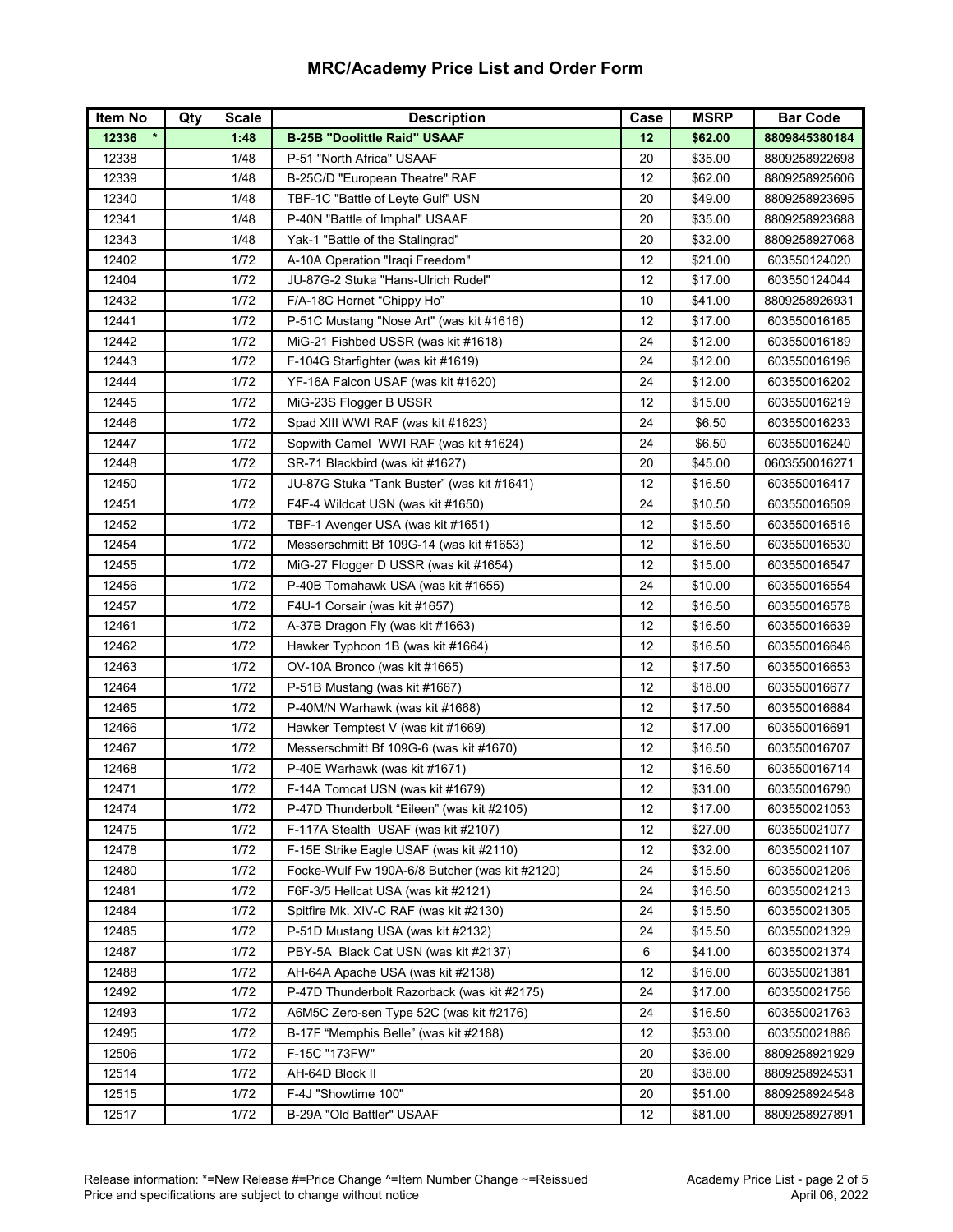| <b>Item No</b> | Qty | <b>Scale</b> | <b>Description</b>                                 | Case | <b>MSRP</b> | <b>Bar Code</b> |
|----------------|-----|--------------|----------------------------------------------------|------|-------------|-----------------|
| 12519          |     | 1/72         | <b>ROKAF T-50 Advanced Trainer</b>                 | 20   | \$24.00     | 8809258924616   |
| 12520          |     | 1/72         | F/A 18A+ VMFA-232 Red Devils USMC (lilmited ed)    | 20   | \$34.00     | 8809258924494   |
| 12521          |     | 1/72         | F-8E VF-162 "The Hunters USN                       | 30   | \$41.00     | 8809258924555   |
| 12528          |     | 1/72         | B-29A "Enola Gay & Bockscar"                       | 12   | \$64.00     | 8809258925002   |
| 12529          |     | 1/72         | F-4J "VF-84 Jolly Rogers"                          | 20   | \$48.00     | 8809258923107   |
| 12530          |     | 1/72         | P-47D & F-86E "Gabreski"                           | 20   | \$32.00     | 8809258923053   |
| 12533          |     | 1/72         | B-17E USAAF "Pacific Theater"                      | 20   | \$56.00     | 8809258925071   |
| 12534          |     | 1/72         | F/A-18C U.S. Navy VFA-82 "Maraders"                | 20   | \$34.00     | 8809258925163   |
| 12535          |     | 1/72         | F/A-18F USN VFA-103 "Jolly Rogers" MCP             | 20   | \$41.00     | 8809258925231   |
| 12537          |     | 1/72         | AH-64D British Army "Afghanistan"                  | 20   | \$39.00     | 8809258925064   |
| 12538          |     | 1/72         | IL-2M & Panther D                                  | 20   | \$47.00     | 8809258925101   |
| 12541          |     | 1/72         | F-16C USAF "Multirole Fighter" MCP                 | 20   | \$24.00     | 8809258925040   |
| 12542          |     | 1/72         | Me262A-1/2 "Last Ace" (limited ed)                 | 20   | \$31.00     | 8809258925224   |
| 12545          |     | 1/72         | SB2C-4 "Operation Iceberg" U.S. Navy (limited ed)  | 20   | \$41.00     | 8809258925255   |
| 12546          |     | 1/72         | F-86F "Korean War"                                 | 20   | \$28.00     | 8809258925491   |
| 12547          |     | 1/72         | F/A-18E VFA-143 USN "Pukin Dogs"                   | 20   | \$43.00     | 8809258925507   |
| 12548          |     | 1/72         | F2H-3 VF-41 "Black Aces" USN                       | 20   | \$28.00     | 8809258925538   |
| 12550          |     | 1/72         | F-15E "333rd Fighter Squadron" USAF                | 20   | \$43.00     | 8809258925620   |
| 12551          |     | 1/72         | AH-64D Block II "Late Version" US Army             | 20   | \$39.00     | 8809258925668   |
| 12554          |     | 1/72         | F-15K Slam Eagle ROKAF                             | 20   | \$48.00     | 8809258925965   |
| 12556          |     | 1/72         | F-4J VMFA-232 "Red Devils" USMC                    | 20   | \$46.00     | 8809258926016   |
| 12560          |     | 1/72         | EA-18G VAQ-141 "Shadowhawks"                       | 20   | \$44.00     | 8809258926351   |
| 12561          |     | 1/72         | F-35A "Seven Nation Air Force"                     | 30   | \$44.00     | 8809258920199   |
| 12563          |     | 1/72         | F-14A VF-143 "Pukin Dogs" USN                      | 20   | \$48.00     | 8809258920649   |
| 12564          |     | 1/72         | F/A-18C VFA-192 "Golden Dragons" USN               | 20   | \$33.00     | 8809258926085   |
| 12565          |     | 1/72         | F/A-18E VFA-195 "Chippy Ho" USN                    | 20   | \$42.00     | 8809258920106   |
| 12567          |     | 1/72         | F/A-18F USN VFA-2 "Bounty Hunters" USN             | 20   | \$46.00     | 8809258920809   |
| 12568          |     | 1/72         | F-15E "D-Day 75th Anniversary" USAF                | 20   | \$46.00     | 8809258922667   |
| 12569          |     | 1/72         | F-35B VMFA-121 "Green Knights" USMC                | 20   | \$49.00     | 8809258920816   |
| 12573          |     | 1:72         | PBY-5A "Battle of Midway" USN                      | 20   | \$46.00     | 8809845380146   |
| 12605          |     | 1/144        | F-4E Phantom II (was kit #4419)                    | 24   | \$6.25      | 603550044199    |
| 12607          |     | 1/144        | Panavia 200 Tornado (was kit #4431)                | 24   | \$6.25      | 603550044311    |
| 12608          |     | 1/144        | F-14 Tomcat (was kit #4434)                        | 24   | \$7.50      | 603550044342    |
| 12609          |     | 1/144        | F-15 Eagle (was kit #4435)                         | 24   | \$8.00      | 603550044359    |
| 12610          |     | 1/144        | F16 A/C Fighting Falcon (was kit #4436)            | 24   | \$7.50      | 603550044366    |
| 12611          |     | 1/144        | F-4F Phantom II (was kit #4437)                    | 24   | \$7.50      | 603550044373    |
| 12615          |     | 1/144        | MiG-29 Fulcrum (was 4441)                          | 24   | \$7.50      | 603550044410    |
| 12618          |     | 1/144        | B-47 US Air Force                                  | 20   | \$31.00     | 8809258925828   |
| 12620          |     | 1/144        | B-1B 34th BS "Thunderbirds"                        | 20   | \$52.00     | 8809258920137   |
| 12622          |     | 1/144        | B-52H 20th BS "Buccaneers" USAF                    | 20   | \$59.00     | 8809258923633   |
| 12623          |     | 1/144        | E-2C VAW-113 "Black Eagles" USN                    | 60   | \$19.00     | 8809258927013   |
| 12624          |     | 1/144        | CH-47D/F/J/HC Mk.1 "4 Nations"                     | 60   | \$19.00     | 8809258923510   |
| 12625          |     | 1/144        | AH-64D/DJ                                          | 60   | \$13.50     | 8809845380115   |
| 12627          |     | 1:144        | F/A-18A+ VMFA-232 "Red Devils" USMC                | 60   | \$13.50     | 8809845380177   |
| 12707          |     | 1/288        | Space Shuttle with Booster (was kit #1639)         | 12   | \$17.00     | 603550016394    |
| 12708          |     | 1/288        | Space Shuttle & Boeing 747 Carrier (was kit #1640) | 12   | \$21.00     | 603550016400    |
| 13001          |     | 1/48         | Leclerc French MBT (motorized)                     | 12   | \$27.00     | 603550130014    |
| 13201          |     | 1/35         | Warrior MCV "Iraq 2003"                            | 6    | \$59.00     | 603550132018    |
| 13202          |     | 1/35         | M1A1 Abrams "Iraq 2003"                            | 6    | \$59.00     | 603550132025    |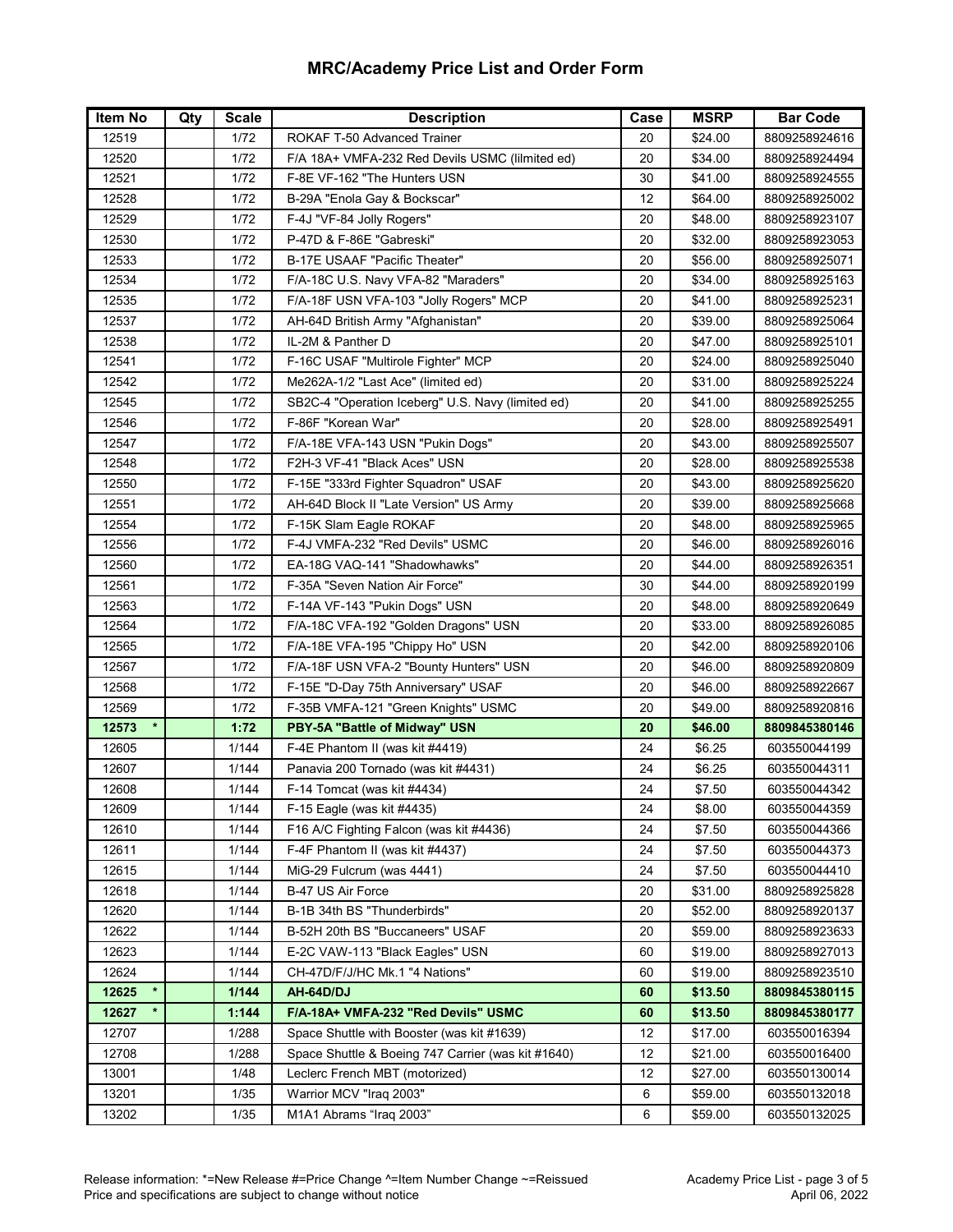| Item No        | Qty | <b>Scale</b> | <b>Description</b>                               | Case     | <b>MSRP</b>        | <b>Bar Code</b>                |
|----------------|-----|--------------|--------------------------------------------------|----------|--------------------|--------------------------------|
| 13219          |     | 1/35         | ROK Army K9 Self-Propelled Howitzer              | 6        | \$50.00            | 8809258920946                  |
| 13227          |     | $1/35$       | Merkava Mk. IV LIC "Low Intensity Conflict"      | 6        | \$64.00            | 8809258921011                  |
| 13229          |     | 1/35         | German King Tiger "Last Production"              | 12       | \$81.00            | 8809258921387                  |
| 13230          |     | 1/35         | Jagdpanzer 38(t) Hetzer "Late Version"           | 10       | \$45.00            | 8809258921028                  |
| 13233          |     | 1/35         | Pz. Kpfw IV Ausf H4 with Armor (was kit #1327)   | 6        | \$35.00            | 603550013270                   |
| 13234          |     | 1/35         | Pz. Kpfw IV Ausf H (was kit #1328)               | 6        | \$33.00            | 603550013287                   |
| 13235          |     | 1/35         | Sturmgeschultz IV (was kit #1332)                | 6        | \$33.00            | 603550013324                   |
| 13236          |     | 1/35         | Wirbelwind Quad 20mm (was kit #1333)             | 6        | \$33.00            | 603550013331                   |
| 13237          |     | 1/35         | M2 Bradley IFV (was kit #1335)                   | 6        | \$43.00            | 603550013355                   |
| 13239          |     | 1/35         | Tiger I WWII Tank with Interior (was kit #1348)  | 6        | \$81.00            | 603550013485                   |
| 13255          |     | 1/35         | M18 Hellcat U.S. Army (was kit #1375)            | 6        | \$48.00            | 603550013751                   |
| 13262          |     | 1/35         | US WWII Machine Gun Set (was kit #1384)          | 24       | \$9.50             | 603550013843                   |
| 13264          |     | 1/35         | Tiger I (early) Exterior Model (was kit #1386)   | 6        | \$59.00            | 603550013867                   |
| 13266          |     | 1/35         | M113A1 A.P.C. Vietnam Version (was kit #1389)    | 6        | \$49.00            | 603550013898                   |
| 13267          |     | 1/35         | IDF Merkava Mk III (was kit #1391)               | 6        | \$48.00            | 603550013911                   |
| 13269          |     | 1/35         | M3A1 Stuart Light Tank (was kit #1398)           | 12       | \$40.00            | 603550013980                   |
| 13270          |     | 1/35         | British M3 Stuart "Honey" (was kit #1399)        | 12       | \$40.00            | 603550013997                   |
| 13278          |     | 1/35         | Jagdpanzer 38(t) Hetzer "Early Version"          | 10       | \$44.00            | 8809258921882                  |
| 13279          |     | 1/35         | M36B1 GMC US Army                                | 12       | \$63.00            | 8809258921981                  |
| 13280          |     | 1/35         | German Light Tank Pz.Kpfw. 35(t)                 | 10       | \$44.00            | 8809258921721                  |
| 13281          |     | 1/35         | Magach 6B Galbatash                              | 12       | \$66.00            | 8809258921899                  |
| 13286          |     | 1/35         | Merkava Mk.IID                                   | 12       | \$68.00            | 8809258921950                  |
| 13287          |     | 1/35         | Tiger-I Mid. Ver 70th Anniv of Normandy Invasion | 12       | \$77.00            | 8809258921974                  |
| 13288          |     | 1/35         | M10 GMC US Army                                  | 12       | \$64.00            | 8809258921998                  |
| 13290          |     | 1/35         | T-34/85 "112 Factory Production"                 | 12       |                    | 8809258924388                  |
| 13295          |     | 1/35         | T-34/85 No.183 Factory "Berlin 1945"             | 12       | \$59.00<br>\$70.00 | 8809258924654                  |
| 13296          |     | 1/35         | US Army M60A2                                    | 12       | \$62.00            | 8809258924661                  |
| 13297          |     | 1/35         |                                                  | 12       |                    |                                |
|                |     |              | Magach 7C "GIMEL"                                | 12       | \$67.00            | 8809258924913                  |
| 13298          |     | 1/35         | U.S. Army M1A2 TUSK II                           |          | \$73.00            | 8809258925149                  |
| 13313          |     | 1/35         | German Command Tank Pz.Kpfw.35(t)                | 10       | \$44.00            | 8809258924708                  |
| 13314          |     | 1/35         | Tiger-1 "Late Version"                           | 12       | \$75.00            | 8809258924418                  |
| 13415          |     | 1/35         | M1151 Expanded Capacity Armament                 | 10       | \$53.00            | 8809258922872                  |
| 13416          |     | 1/72         | Ground Vehicle Set (was kit #1310)               | 12       | \$14.00            | 603550013102                   |
| 13500          |     | 1/35         | M4A3 (76)W "Battle of the Bulge"                 | 12       | \$57.00            | 8809258925293                  |
| 13501          |     | 1/35         | US Army M36/M36B2 "Battle of the Bulge"          | 12       | \$59.00            | 8809258925347                  |
| 13502          |     | 1/35         | German T-34/76 747(r)<br>US Army M1A2 V2 TUSK II | 12       | \$59.00            | 8809258925217                  |
| 13504<br>13505 |     | 1/35<br>1/35 | T-34/76 No. 183 "Factory Production"             | 12<br>12 | \$92.00<br>\$59.00 | 8809258925927<br>8809258925712 |
| 13507          |     | 1/35         | M163 Vulcan US Army                              | 12       | \$56.00            | 8809258926061                  |
| 13509          |     | 1/35         | German Tiger-I Early Version "Operation Citadel" | 10       | \$64.00            | 8809258925798                  |
| 13511          |     | 1/35         | ROK Army K2 Black Panther                        | 12       | \$82.00            | 8809258925804                  |
| 13516          |     | 1/35         | German Pz.Kpfw.IV Ausf.H "Ver Mid"               | 12       | \$70.00            | 8809258926023                  |
| 13519          |     | 1/35         | Finnish Army K9FIN "Moukari"                     | 12       | \$56.00            | 8809258926009                  |
| 13521          |     | 1/35         | M10 USSR "Lend-Lease"                            | 12       | \$63.00            | 8809258926429                  |
| 13522          |     | 1/35         | German StuG IV Sd.Kfz. 167 "Early Version"       | 12       | \$66.00            | 8809258926382                  |
| 13523          |     | 1/35         | Pz.Kpfw. V Panther G "Last Version"              | 12       | \$67.00            | 8809258926450                  |
| 13525          |     | 1/35         | German Strumpanzer IV Brummbar Mid Version       | 12       | \$75.00            | 8809258920779                  |
| 13531          |     | 1/35         | German Panzer III Ausf. J "North Africa"         | 12       | \$68.00            | 8809258922681                  |
| 13535          |     | 1/35         | German Panzer II Ausf. F "North Africa"          | 20       | \$44.00            | 8809258923817                  |
| 14102          |     | 1/350        | USS Oliver Hazard Perry FFG-7                    | 10       | \$52.00            | 8809258927150                  |
|                |     |              |                                                  |          |                    |                                |